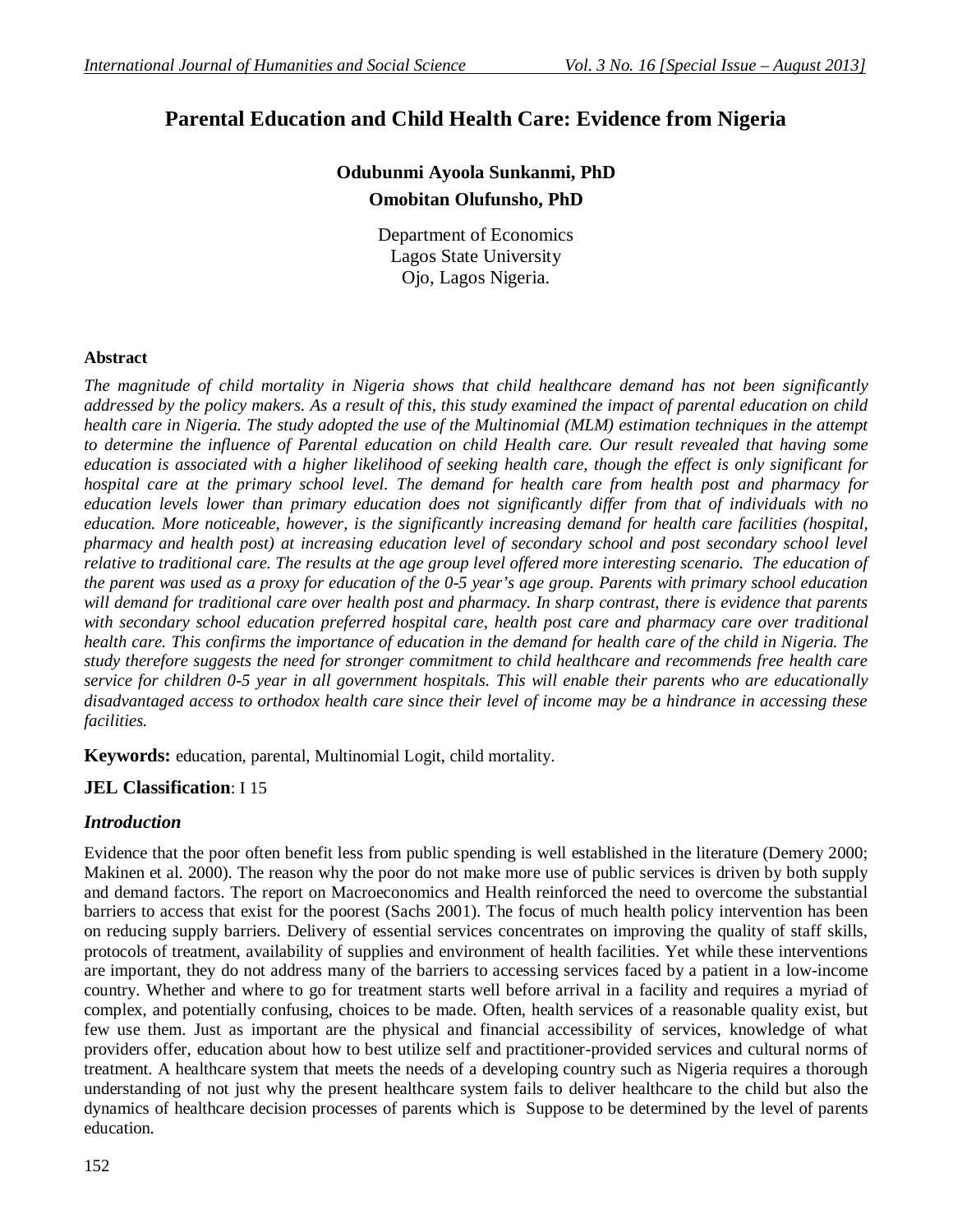Such a good understanding will help in redefining the objectives of national healthcare policy and those of the active players in the healthcare delivery system. The 1990s decade represents a very difficult period for most Nigerian households. The adverse effects of the macroeconomic policies of previous decades, such as the Structural Adjustment Programme (SAP), combined with the political instability in the country generated economic shocks across the country.

According to Ichoku and Leibbrandt (2003) there was rapid decline in most major macroeconomic indices. For example, the economy that was growing at the rate of 7.5 per cent in the 1970s recorded, on average, zero growth for the greater part of the decade. Per capita income fell from \$860 in the early 1980s to below \$300. The national currency, the naira, was devalued by more than 11,000 per cent. External debt grew to over \$30 billion or \$200 per capita at the end of the 1990s (Green, 2001). This represented about 144 per cent of 1993 GDP of the country (Kpakol, 2001), Debt service ratio was as high as 71 per cent in some years within that decade (Obadan, 2001; Ajayi, 2001). Nigeria has also witnessed high rates of inflation especially in the 1990s. Inflation is one of the macroeconomic indicators that contribute to people's vulnerability to poverty because it undermines investment and impedes economic growth. The greater part of the 1990s inflation stayed above 50 per cent and industrial capacity utilization was as low as 30 per cent in some years. Apart from eroding people's real wages and their overall purchasing power, inflation hurts the poor because most of their transactions use financial assets that are not protected from erosion of inflation. Political instability brought insecurity and social welfare to very high levels. It was estimated that about \$100 billion left the country in the form of capital flight due to political instability (Soludo, 2001). Social infrastructure and physical environment have deteriorated.

In the face of continued severe economic crises, many households could no longer afford the basic necessities of life for their children. The ability of households to cope with adverse economic conditions was strained. Life expectancy at birth was 43.3 years in 2004. Difficult trade-offs continue to be made in an attempt to keep households afloat. Nutritional intake and other health-enhancing inputs into the household health production function, such as leisure and sports, have either been reduced or eliminated altogether from the household schedule. These economic crises have led to breakdowns in the health of individuals, households and communities. For example, only about 10% of Nigerians in 1998 had access to essential drugs; physician per 100,000 people were fewer than 30; access to safe drinking water in 1999 was limited to about 50% of the population, and less than 40% of the rural population had access to safe drinking water, as against the 80% in urban areas, among other set of indicators. The advances made against some of the communicable and preventable diseases during the period of economic growth of the 1970s and early 1980s have been eroded (Pearce and Falola, 1994). Because of economic barriers many households can hardly afford medical care. The reporting of illnesses is delayed until the illness becomes severe because the cost of medical care has to be weighed against other pressing household needs such as food and education.

Under conditions such as these, children are usually the most vulnerable group, given their physical weakness (Vogel, 1988). infant mortality stood at an average of 75.1 per 1000 live births ranking among the highest in the world (CBN, various issue). It has been estimated that about 200,000 Nigerian children die every year from diarrhoea-related illnesses while about 650,000 people are afflicted by Guinea worm (Ayogu, 1999). The proportion of children fully immunized had dropped from 30% in 1990 to 17% in 1999 and almost 40% of the children in the later year had never received any vaccination; the struggle by parents to provide for their children especially among poor households means reallocation of time and resources. Literature on child status has consistently shown that parents education is an important factor in predicting child health status

Consequently, certain questions therefore appear pertinent. What role does parent's education play in child health care demand? And Does parents' education have any significant effect on child's health status and survival?

The rest of this paper has been structured into four sections. Section one examines the health system and health states of Nigerians, section two examines the theoretical issues on demand for health care. Section three entails the methodology of the study and interpretation of result that emanates therein and section four concludes the paper.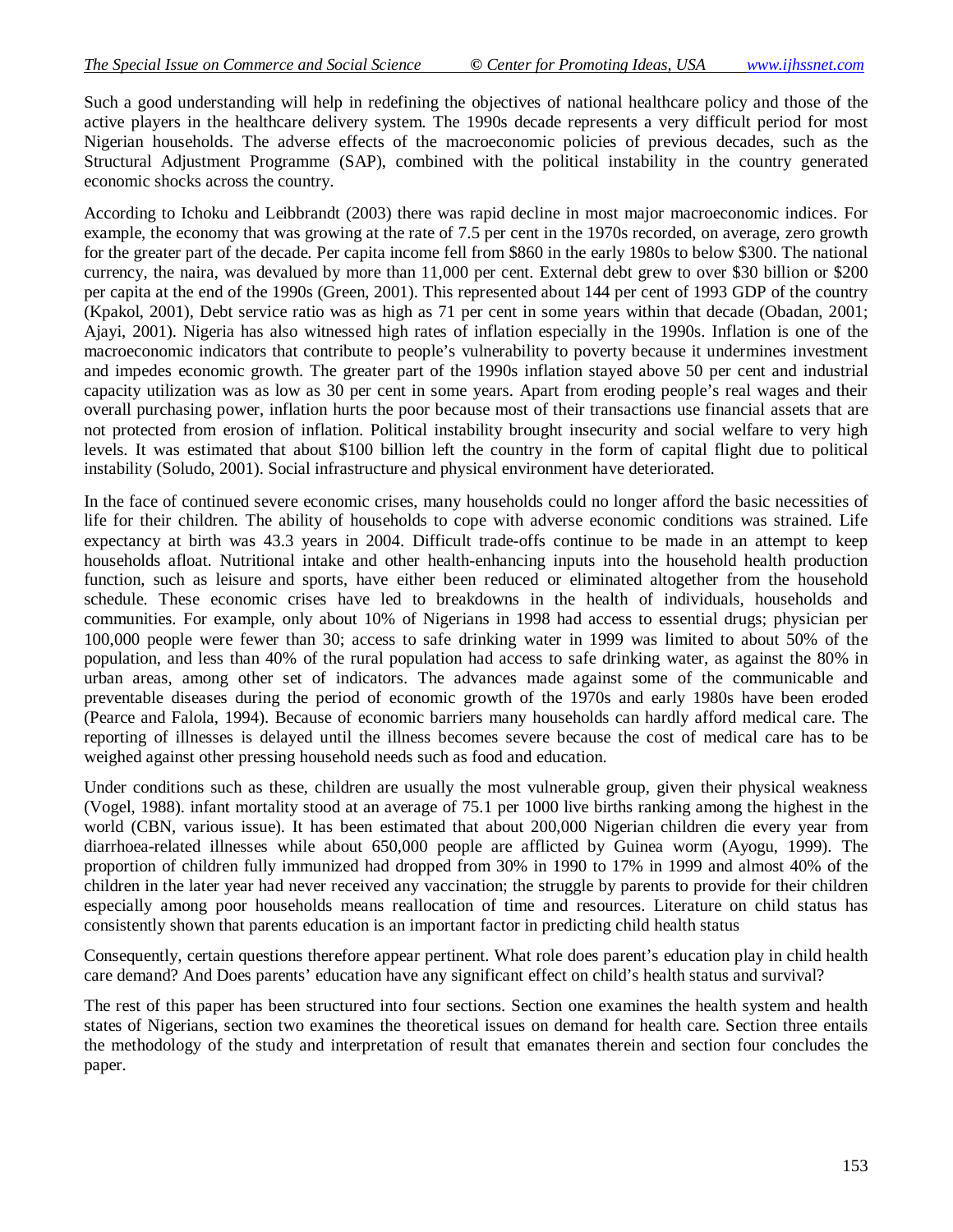## *Section I*

#### **Nigerian Health System and Health States of Nigerians**

#### **The Nigerian Health System and Health States of Nigerians**

The health care system consists of all personal medical care services—prevention, diagnosis, treatment, and rehabilitation (services to restore function and independence)—plus the institutions and personnel that provide these services and the government, public, and private organizations and agencies that finance service delivery. The health care system may be viewed as a complex made up of three interrelated components: people in need of health care services, called health care consumers; people who deliver health care services—the professionals and practitioners called health care providers; and the systematic arrangements for delivering health care—the public and private agencies that organize, plan, regulate, finance, and coordinate services—called the institutions or organizations of the health care system. The institutional component includes hospitals, clinics, and home-health agencies; the insurance companies and programs that pay for services, managed-care plans such as health maintenance organizations (HMOs), and preferred provider organizations (PPOs); and entitlement programs.

Other institutions are the professional schools that train students for careers in medical, public health, dental, and allied health professions, such as nursing. Also included are agencies and associations that research and monitor the quality of health care services; license and accreditation providers and institutions; local, state, and national professional societies; and the companies that produce medical technology, equipment, and pharmaceuticals. Much of the interaction among the three components of the health care system occurs directly between individual health care consumers and providers. Other interactions are indirect and impersonal such as immunization programs or screening to detect disease, performed by public health agencies for whole populations. All health care delivery does, however, depend on interactions among all three components. The ability to benefit from health care depends on an individual's or group's ability to gain entry to the health care system. The process of gaining entry to the health care system is referred to as access, and many factors can affect access to health care.

The Nigerian health sector is broad and comprises of public, private for-profit, nongovernmental organizations (NGOs), community-based organizations (CBOs), faith-based organizations (FBOs), and traditional health care providers. The health sector is very heterogeneous, and includes unregistered and registered providers ranging from traditional birth attendants and individual medicine sellers to sophisticated hospitals. Thirty-eight percent of all registered facilities in the FMOH health facilities database are privately owned, of which about 75% are primary care and 25% are secondary care facilities (World Bank, 2005). Private facilities account for one-third of primary care facilities and could be a potentially important partner in expanding coverage of key health services.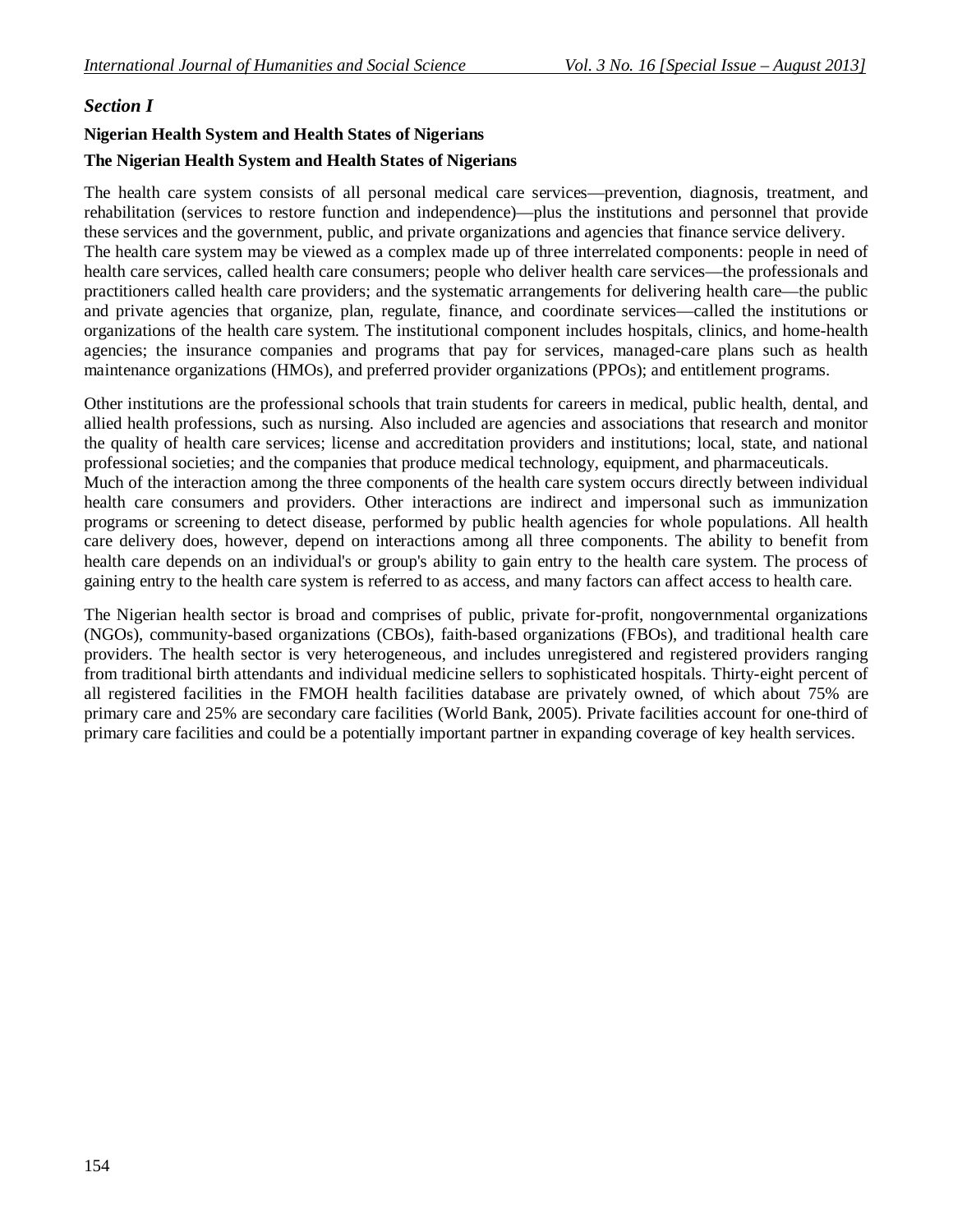| $\overline{\text{S/N}}$ | <b>Sub-Sector Indicator</b>                                              | 1998   | 1999                                                  | 2000   | 2001    | 2002    | 2003    | 2004                                        | 2005             | 2006            | 2007              | 2008             |
|-------------------------|--------------------------------------------------------------------------|--------|-------------------------------------------------------|--------|---------|---------|---------|---------------------------------------------|------------------|-----------------|-------------------|------------------|
| 1.                      | Population per<br>Physician (No.)                                        | 4977.0 | 4479.0                                                | 4529.0 | 3,373.6 | 3,190.3 | 3,141.3 | 3,100.0                                     | 3,059.0          | 3,321.0         | 3512.0            | 4,512.0          |
| 2.                      | Population per<br>Nursing Staff (No.)                                    | 1044   | 906.0                                                 | 920.0  | 1082.1  | 951.8   | 922.5   | 818.0                                       | 714.0            | 1112            | 1231              | 1332             |
| 3.                      | Population per<br>Hospital Bed (No.)                                     | 1738   | 1564.0                                                | 1611.0 | 1651.6  | 1685.5  | 1722.7  | 1764.4                                      | 1806.0           | 1887.0          | 1911.0            | 1960.0           |
| 4.                      | Life Expectancy at<br>Birth (Years)                                      | 54.0   | 54.0                                                  | 54.0   | 54.0    | 54.0    | 54.0    | 54.0                                        | 54.0             | 54.0            | 54.0              | 54.0             |
| 5.                      | Children<br>Immunization                                                 |        |                                                       |        |         |         |         |                                             |                  |                 |                   |                  |
|                         | (i) Fully Immunized<br>(Overall)                                         | 55.1   | 51.9                                                  | 72.7   | 73.3    | 75.0    | 75.0    | 75.0                                        | 75.0             | 75.0            | 75.0              | 75.0             |
|                         | $(ii)$ Tuberculosis $(\%)$                                               | 54.6   | $\overline{51.7}$                                     | 72.4   | 72.7    | 73.0    | 73.0    | 73.0                                        | 73.0             | 71              | 71                | 71               |
|                         | $(iii)$ DPT $(\%)$                                                       | 55.3   | 53.8                                                  | 75.3   | 67.1    | 70.0    | 70.0    | 70.0                                        | 70.0             | $\overline{68}$ | 68                | 68               |
|                         | (iv) Poliomyelitis (%)                                                   | 57.5   | 51.8                                                  | 72.5   | 61.0    | 68.0    | 68.0    | 68.0                                        | 68.0             | 67              | 67                | 67               |
|                         | $(v)$ Measles $(\%)$                                                     | 53.0   | 50.3                                                  | 70.4   | 92.3    | 90.0    | 90.0    | 90.0                                        | 90.0             | 88              | 88                | 88               |
| 6.                      | <b>Health Institutions</b>                                               |        |                                                       |        |         |         |         |                                             |                  |                 |                   |                  |
|                         | (i) Primary Health<br>Care                                               | 8958.0 | 8970.0                                                |        |         |         |         | 10149.0 10,393.0 15,266.0 17,012.0 17,752.0 | 18,492           | 19,102.0        |                   | 19,800.0 21321.0 |
|                         | (ii) Secondary Health<br>Care                                            | 882.0  | 892.0                                                 | 936.0  | 982.0   | 1,976.0 | 2,418.0 | 2,509.0                                     | 2,600            | 2,701.0         | 2,796.0           | 2,834.0          |
|                         | (iii) Tertiary Health<br>Care                                            | 51.0   | 51.0                                                  | 51.0   | 51.0    | 219.0   | 221.0   | 221.0                                       | 221.0            | 244.0           | 244.0             | 244.0            |
|                         | <b>Federal Government</b><br><b>Budget Allocation to</b><br>Health (N'M) |        | 11,291.9 13,737.3 17,581.9 35,422.0 40,741.1 40,741.1 |        |         |         |         | 40,741.1 40,741.1                           |                  | 55.644.7        | 55.644.7 55.644.7 |                  |
| 7.                      | Percentage of Annual<br>Federal Budget                                   | 4.6    | 4.5                                                   | 2.7    | 3.9     | 4.7     | 4.7     | 4.7                                         | 4.7              | 5.0             | 5.0               | 5.0              |
| 8.                      | Crude Birth Rate (per<br>1000 Persons)                                   | 49.0   | 49.0                                                  | 49.0   | 39.6    | 39.6    | 38.6    | 42.0                                        | 45.0             | 46.0            | 46.0              | 46.0             |
| 9.                      | Crude Death Rate (per<br>1000 Persons)                                   | 14.0   | 14.0                                                  | 14.0   | 14.0    | 14.0    | 14.0    | 11.1                                        | 12.0             | 10.0            | 10.0              | 10.0             |
| 10.                     | Marternal Mortality<br>(per 1000 live births)                            | 10.0   | 10.0                                                  | 10.0   | 10.0    | 10.0    | 10.0    | 10.0                                        | 10.0             | 10.0            | 10.0              | 10.0             |
| 11.                     | Infant Mortality (per<br>1000 live births)                               | 114.0  | 75.1                                                  | 75.1   | 80.2    | 78.8    | 77.3    | 76.0                                        | 76.0             | 70.5            | 70.5              | 70.5             |
| 12.                     | <b>Total Fertility Rate</b>                                              | 6.1    | 5.2                                                   | 5.2    | 5.5     | 5.3     | 5.3     | 5.0                                         | $\overline{5.0}$ | 5.1             | 5.1               | 5.1              |

**Table 1: Social Indicator: Health and Nutrition**

**Source:** Central Bank of Nigeria Annual Report and Statement of Accounts, Various issues.

## *Section II*

## **Theoretical Issues On Demand for Health care.**

The seminal paper by Grossman (1972) and his subsequent works laid the foundation for the literature that emerged in the last three decades on the demand for health services and formed the basis for the large empirical work that followed. The main thrust of the theory behind health demand in the literature is that generally individuals make informed choices over the life cycle to improve their health status by investing in health care systems, conforming to health-enhancing behaviors and practices given their initial health endowment inherited genetically from their parents and environment. These decisions take the form of investment in health following the literature on human capital, particularly education, as a means to better livelihood and consumption where good health features as an end in itself. Grossman (1972) constructed a model where individuals use medical care and their own time to produce health. Individual is assumed to invest in health production until the marginal cost of health production equaled the marginal benefits of improved health status. Health status was assumed to affect utility directly by the value that individual place on good health per se and indirectly through increasing healthy time and, hence, labour income. According to the model the demand for health increases with the income, because as income increases the value of the labour time increases. Education should also increase the demand, because more education makes health inputs more productive.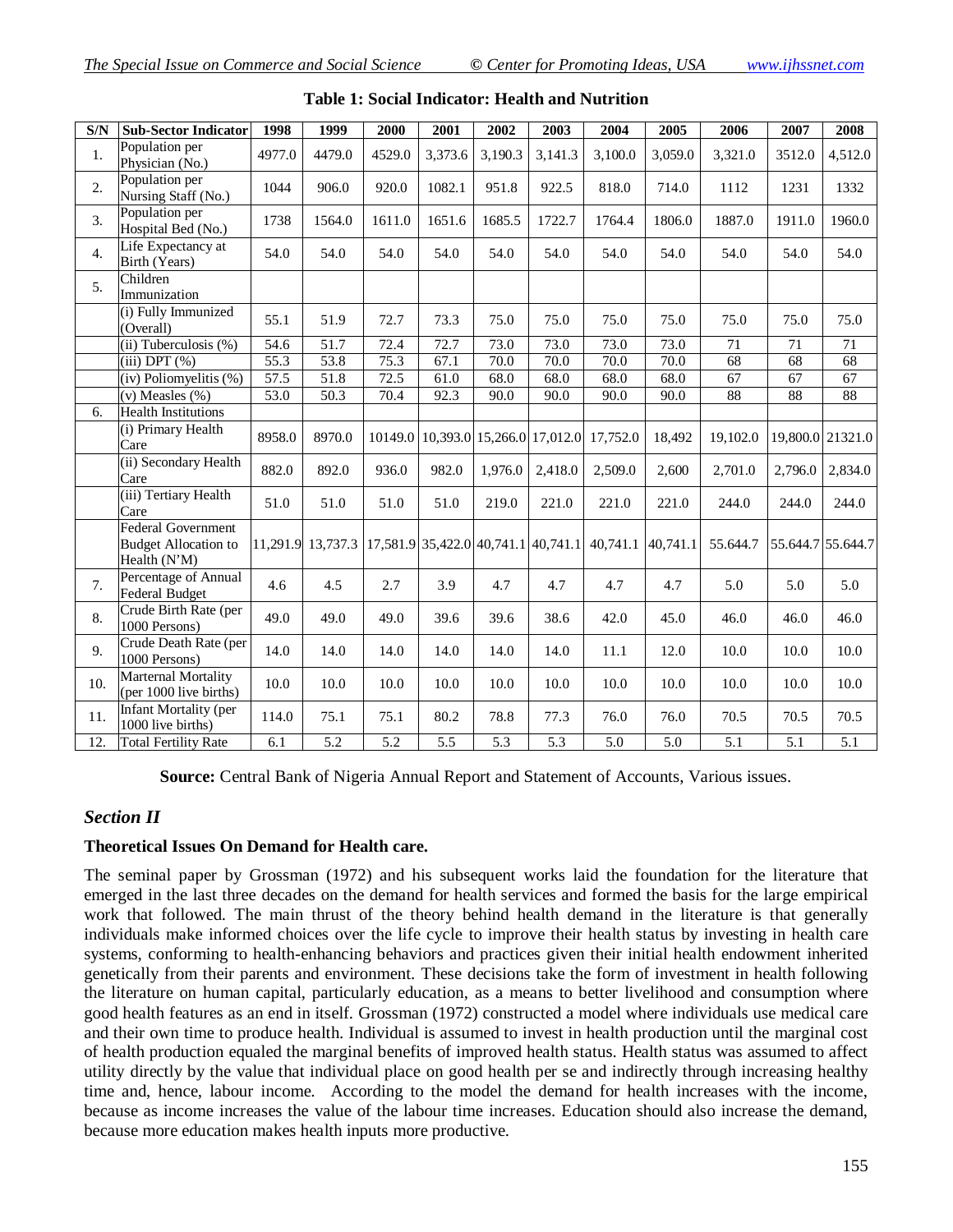Age and other factors that make health stock to depreciate will decrease the demand for health, because the marginal benefits of investments into health will decrease. The price of the health care decreases the health demand, because investments become more costly. On the other hand, the demand for health care, which is considered an investment and consumption good to produce health, depends on factors affecting the benefits and costs of health care inputs. Demand for health care inputs increases with income and decreases with the price of health care. The effect of age and education is not so clear. Provided that rate of depreciation of health stock rises with age then ageing reduces both the amount of health stock demanded (because marginal benefits are decreased) and health capital supplied (because less health capital is left over) by individuals, so the net effect is ambiguous a priori. Moreover, as education increases both the demand for health and the productivity of health inputs, the effect of rising education on the demand for health care is not certain.

A number of studies have tried to extend Grossman's insightful work model in several directions. In the immediate period after the Grossman's study, Acton (1975) introduced the cost of time (travel and waiting time) into the Grossman's model and has shown that these variables are important determinants of utilization in New York City.<sup>1</sup> Phelps (1976) and Cropper (1977) introduced uncertainty into the Grossman's basic model. Cropper begins with a model in which consumers are risk-averse, but the rate of depreciation on the stock of health does not depend on age. She introduces risk-neutrality when she allows the rate of depreciation to depend on age. Cropper assumes that illness occurs in a given period if the stock of health falls below a critical sickness level, which is random. An increase in the stock of health lowers the probability of this state. Cropper (1977) further assumes that savings are not possible (all income takes the form of earnings) and that consumers are risk-neutral in the sense that their objective is to maximize the expected discounted value of lifetime wealth. Shakotko (1977) studied theoretically and empirically causality among health, assets, and wages using fixed and random effects econometric models. Sindelar (1979) employed a demand for health framework and detailed measures of the money and time prices to explain male-female differences in the utilization of medical care services. Slade used a similar perspective to introduce disability insurance into the demand function for medical care.

Ippolito (1981) employed similar techniques to examine the optimal age profile of consumption of goods that are hazardous to health. Coyte (1982) constructed a competitive market equilibrium model of the medical sector in which the behavior of consumers is modeled in terms of an underlying demand for health. Reynolds (1980) adopted a Bayesian approach to focus on causality between health and income in the cross section. Shakotko et al., (1981) obtained a variety of estimates of the impact of the home environment in general and mother's schooling in particular on child and adolescent health. Slade (1981) used a similar perspective of Sindelar (1979) to introduce disability insurance into the demand function for medical care. Extending the Grossman's model, Muurinen (1982) examines comparative static age, schooling, and wealth effects in the context of a mixed investment-consumption model with perfect certainty. This approach can be regarded to be more general than the Grossman's model because it incorporates both the investment motive and the consumption motive for demanding health. In deriving formulas for the effects of increases in age and schooling on the optimal quantities of health capital and medical care, Muurinen assumes that the undiscounted monetary value of the marginal utility of healthy time in period *t*, is constant for all *t*.

The thrust of Cropper's main result is that consumers with higher incomes or wealth levels will maintain higher stocks of health than poorer persons. While this may appear to be a different result than that contained in Grossman's pure investment model with perfect certainty, it appears not for two reasons. First, an increase in the stock of health lowers the probability of illness but has no impact on earnings in non-illness states. Hence the marginal benefit of an increase in the stock is given by the reduction in the probability of illness multiplied by the difference between income and gross investment outlays. Holding these outlays constant, an increase in income raises the marginal benefit and the marginal rate of return on an investment. Therefore, this wealth or income effect is analogous to the wage effect in the Grossman's pure investment model with perfect certainty. Second, in a pure investment model with perfect certainty, positive initial assets but no possibility to save or borrow in financial markets with investment in health as the only mechanism to increase future consumption. An increase in initial assets will increase the optimal stock of health provided future consumption has a positive wealth elasticity.

<sup>156</sup> 1 This variables were included because the geographical distribution of services may make access more difficult for some groups. For example, locating facilities closer to the upper and middle classes discriminates against the poor.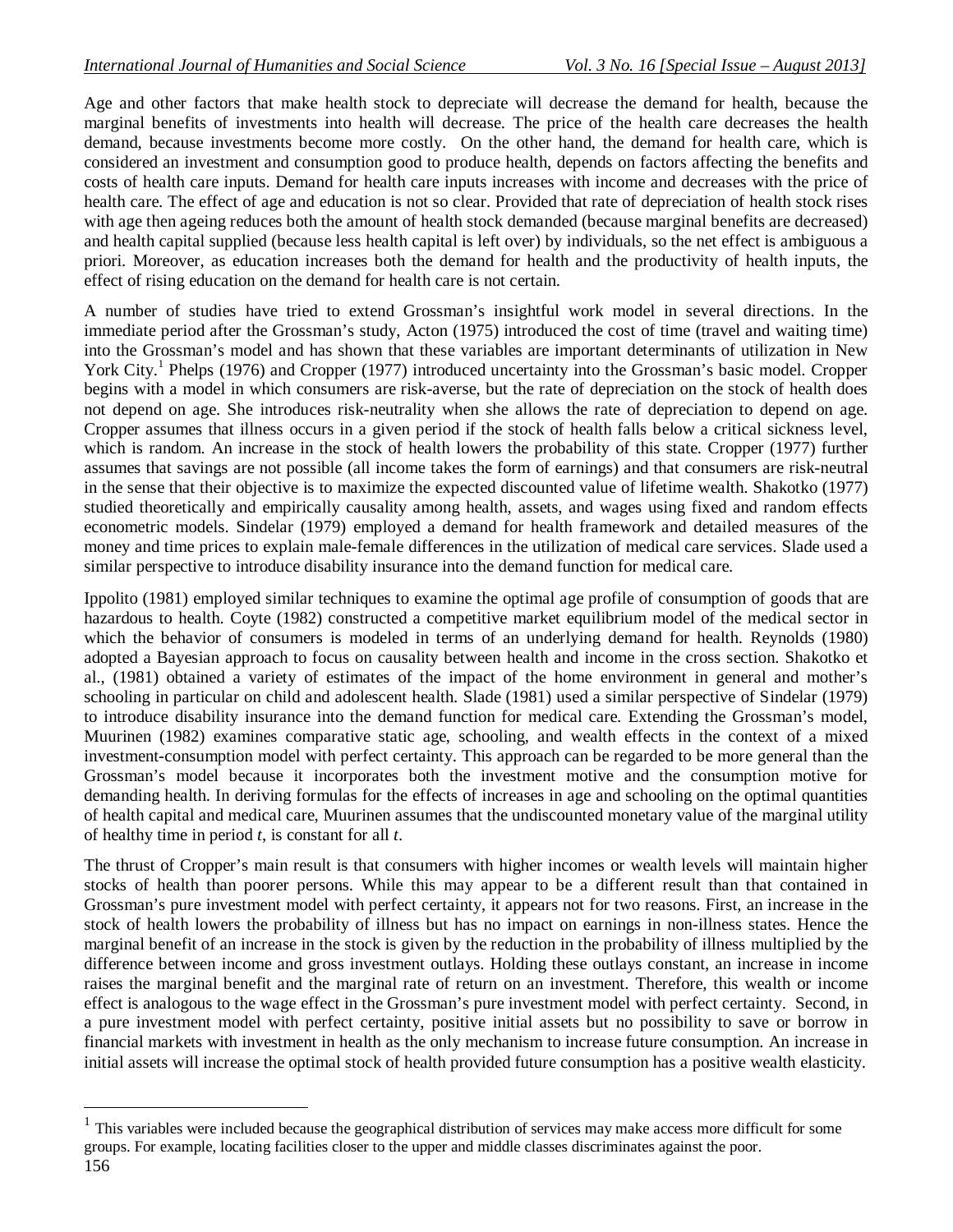The introduction of uncertainty in the context of demand for health models by other studies assumed risk-averse behavior, so that an expected utility function that exhibits diminishing marginal utility of present and future consumption is maximized.. By way of illustration, Dardanoni and Wagstaff (1987) and Selden (1993) employed two-period models in which the current period utility function depends only on current consumption. Uncertainty in the model arises because the earnings-generating function in that model contains a random variable. This function is  $Y_2 = Wh_2(H_2, R) = F(H_2, R)$ , where  $Y_2$  is earnings in period two,  $h_2$  is the amount of healthy time in that period,  $H_2$  is the stock of health, and R is the random term. Clearly,  $F_1 > 0$  and  $F_{11} < 0$ , where  $F_1$  and  $F_{11}$  are the first and second derivatives of  $H_2$  in the earnings function. The second derivative is negative because of my assumption that the marginal product of the stock of health in the production of healthy time falls as the stock rises. An increase in R raises earnings  $(F_2 > 0)$ . In addition to income or earnings from health, income is available from savings at a fixed rate of return.

#### *Section III*

#### **Methodology and Interpretation of Results**

#### **Empirical Specification of the Study**

Following the approach of Lindelow (2002), the empirical analysis of this study is underpinned by a basic theoretical framework of utility maximization of health In this framework, utility of individual  $i \square \square \square \square \square \square$  is a function of *h*, health status, and *x,* non-health consumption,:

 $U=U(h_i, x_i)$ *(1)*  $(x_i)$ Utility is maximized subject to a health production function of individual and a budget constraint:  $h = h(C_i, F_i, R_i, M, E, Z)$  (2)  $x = y - p_C C - p_F F$  (3) However, since this study attempts to find out the influence of Parental Education on Health care demand of the child, equation (2) is modified as,  $h=h(R)$  (4) R=Individual attributes(Age,Gender,Education attainment) We can further modify equation (4) as  $h=h(A,G,E)$  (5) Using the constraints,the utility function can be expressed as, U=u(h(A,G,E),  $y - p_C C - p_F F$ This equation can be used as the basis for a random utility model for polychotomous choice. Conditional on being ill, an individual faces J options. Each option differs in terms of its impact on health status and total cost. So, for choice j, we can define  $V_j^*$  as the level of indirect utility associated with that alternative:

$$
V_j^* = U(h(Cj, A, G, E), y - p_{Cj}C - p_F F)
$$
  
The observed variable, V<sub>j</sub>, is defined as:  

$$
V_j = 1 \text{ if } V_j^* = \text{Max } (V_1^*, V_2^*, \dots V_j^*)
$$
 (7)

 $V_i = 0$  otherwise

V<sup>j</sup> is, however, observed conditional on an individual being ill, giving rise to a potential selection problem.

#### **Description of Variables and A-Prior Expectation.**

A-priori we expect Education to have a positive impact on health care, while age and gender will have a negative effect on health care demand.

#### **Estimation Technique of the Study**

This study adopts the use of the Multinomial( MLM) estimation techniques in the attempt to determine the influence of Parents education on child Health care demand in Nigeria. McFadden (1981) shows that the Multinomial Logit Model (MNLM) can, under certain conditions, be derived from the latent variable model by specifying the distribution of error terms as IID with type I extreme value distribution (Lindelow, 2002). The basic multinomial logit model is: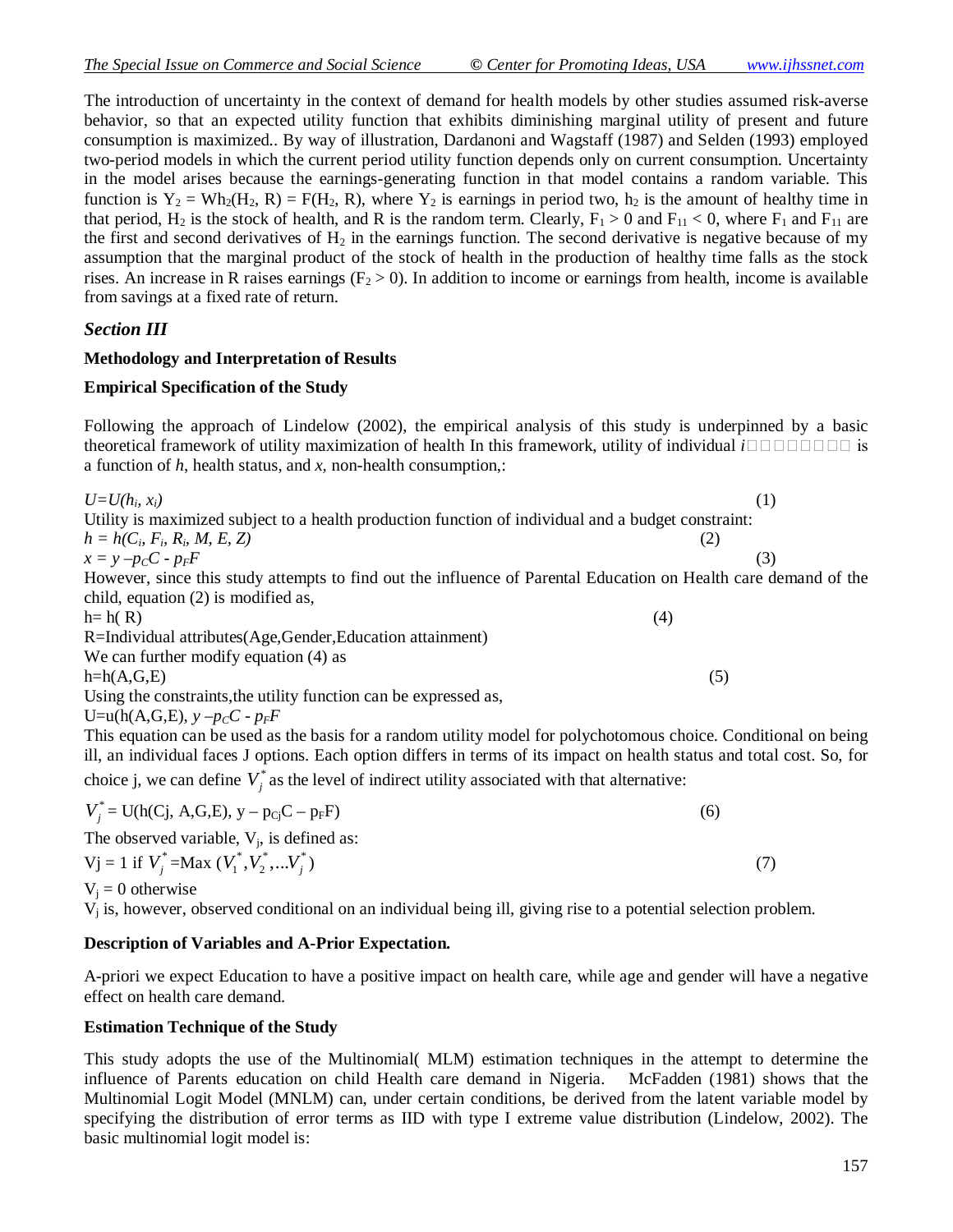$$
Pr(y = j) = \frac{e^{x\beta(j)}}{e^{x\beta(1)} + ... + e^{x\beta(j)} + ... + e^{x\beta(j)} + e^{x\beta(j)}}
$$

Domencich and McFadden (1975) argued that the strength of the multinomial model (though) is that the addition of a new alternative while decreasing the probability that an alternative is chosen does not alter the relative odds of the existing ones. In other words, the ratio of the odds of choosing facility 0 to the odds of choosing facility 1 does not change because of the addition of facility 2. However, the main weakness is that for the relative odds of alternative 0 to alternative 1 to remain the same, the new alternative must be perceived as completely distinct and independent. Furthermore, the model implies that the effect of the introduction of the new alternative on the existing ones is the same. That is, the model implies constant cross-elasticity of demand in which substitution is difficult (Ichoku and Leibbrandt, 2003).

## **Sources of Data**

The data set used for this study is the Nigerian Living Standards Survey (NLSS) of 2004 carried out by the National Bureau of Statistics in order to contribute to a better understanding of the current health care system. The choice of the 2004 survey is predicated on the fact that it is the most recent household survey conducted in Nigeria. The Nigerian Survey fits with a number of studies conducted throughout the world, in an effort to have internationally comparable statistics on a number of socio-economic conditions.

## *Discussion of Results*

## **Descriptive Statistics**

The descriptive statistics from the empirical analysis carried out centered on the personal characteristics and Health history of the child in terms of age and facility consulted.It should be noted that the decision to consult any facility is the decision of the parents and not that of child. Likewise parents education equally represents the child educational profile. In Panel 1 of Table1 a total of 10,965 respondents were reportedly ill during the exercise. The statistics in Table1 shows children 0-5 years are the second category of people that illness affects mostly with a total of 2,418,the bulk coming from the North-West. In terms of sex distribution female children are about 51.5% of the total respondents while the rest 48.5% are male.

|                                 | AGE         |                                 | <b>AGE</b>  |  |
|---------------------------------|-------------|---------------------------------|-------------|--|
| <b>Personal Characteristics</b> | $0 - 5$     | <b>Personal Characteristics</b> | $0 - 5$     |  |
| Geo-political zones             |             | Marital status                  |             |  |
| N/E                             | 579 (23.9)  | Monogamous marriage             | 0(.0)       |  |
| N/W                             | 722 (29.9)  | Polygamous marriage             | 0(0.0)      |  |
| ${\rm N\hspace{-1pt}}/C$        | 400(16.5)   | Separated                       | 0(0.0)      |  |
| S/E                             | 281 (11.6)  | Never married                   | 2418 (100)  |  |
| S/W                             | 155(6.4)    | Total                           | 2418 (100)  |  |
| S/S                             | 281 (11.6)  |                                 |             |  |
| Total                           | 2418 (100)  |                                 |             |  |
| <b>Sector</b>                   |             | Religion                        |             |  |
| Urban                           | 496 (20.5)  | Christian                       | 1059(43.8)  |  |
| Rural                           | 1922 (79.5) | Muslim                          | 1334 (55.2) |  |
| Total                           | 2418 (100)  | Others                          | 25(1.0)     |  |
|                                 |             | Total                           | 2418 (100)  |  |
| Sex                             |             | Highest level attained          |             |  |
| Male                            | 1281 (53.0) | None                            | 2402 (99.3) |  |
| Female                          | 1137 (47.0) | Primary                         | 16(.7)      |  |
| Total                           | 2418 (100)  | Secondary school                | 0(.0)       |  |
|                                 |             | Post-secondary school           | 0(0.0)      |  |
|                                 |             | Total                           | 2418 (100)  |  |

#### **Table 1: Personal Characteristics**

Note: in Panel A, figures are frequencies and percentages within age are in brackets; Author's computations using SPSS for Windows Version 16.0; underlying data from NLSS, 2004.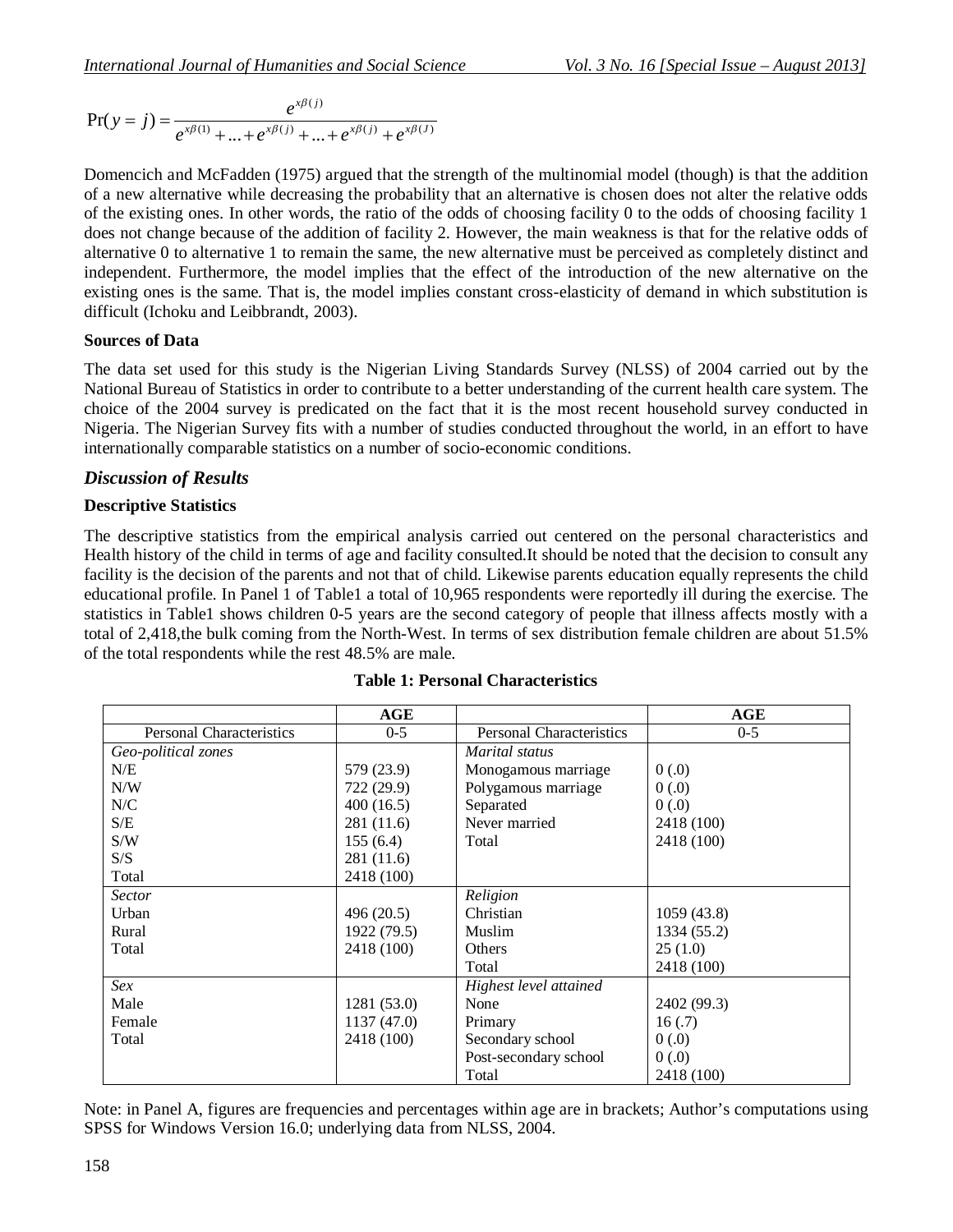## **Econometrics Results**

## **Multinomial Logit Model**

The empirical model assumes that choice of health care is a function of individual characteristics,(gender,age and education) .The result of the multinomial logit model is presented in Table2 . The base factor in all the multinomial regression analysis is traditional care

|                                    | $0 - 5$   |          |             |            |
|------------------------------------|-----------|----------|-------------|------------|
|                                    | No care   | Hospital | Health post | Pharmacist |
| <b>Facilities' characteristics</b> |           |          |             |            |
| <b>Consultation Fees</b>           | $-9.534$  | 0.001    | (0.349)     | $-0.001$   |
|                                    | (0.000)   | (0.588)  | $-0.001$    | (0.007)    |
| Transportation cost                | (0.000)   | 0.001    | $-0.001$    | $-0.003$   |
|                                    | $-14.481$ | (0.135)  | (0.008)     | (0.000)    |
| <b>Consultation Time</b>           | (0.000)   | (0.084)  | $-0.005$    | (0.621)    |
|                                    | $-14.441$ | $-0.013$ | (0.488)     | $-0.005$   |
| <b>Individual characteristics</b>  |           |          |             |            |
| Male                               | $-1.137$  | $-0.245$ | 0.074       | $-0.253$   |
|                                    | (0.047)   | (0.214)  | (0.701)     | (0.261)    |
| Log of age                         | $-1.378$  | 0.101    | $-0.272$    | 0.399      |
|                                    | (0.201)   | (0.766)  | (0.415)     | (0.310)    |
| Primary education                  | 0.024     | (0.828)  | $-0.376$    | (0.053)    |
|                                    | (0.974)   | $-0.048$ | (0.082)     | $-0.498$   |
| Secondary education                | $-0.157$  | (0.081)  | 0.603       | 0.937      |
|                                    | (0.832)   | 0.606    | (0.074)     | (0.012)    |
| Post secondary education           | 93.845    | 0.351    | $-0.342$    | (0.104)    |
|                                    | (0.000)   | (0.592)  | (0.612)     | 1.090      |

|  | Table 2: Multinomial Logit Model of Demand for Health for 0-5 years old |
|--|-------------------------------------------------------------------------|
|  |                                                                         |

#### **Individual Characteristics**

In the discussion of descriptive statistics, it was shown that reporting of illness was slightly higher for females than males. This is confirmed by the regression results, and the hypothesis that all coefficients on gender are equal to zero is rejected. The result indicates that females are more likely than males to seek traditional care relative to hospital, health posts and pharmacy. Similar significant gender differences are observed for no care relative to traditional care for the age group 0-5 years. This is similar to the result presented by Kasirye et al (2004) which reported that males are significantly less likely to seek care from public facilities in Uganda..

Education enters the model in the form of three dummies (primary education, secondary education and postsecondary education) with no education as the base category. The results suggest that having some education is associated with a higher likelihood of seeking health care, though the effect is only significant for hospital care at the primary school level. In order words, the demand for health care from health post and pharmacy for education levels lower than primary education does not significantly differ from that of individuals with no education. It is more likely that an individual with primary education seeks care at a hospital to the alternative traditional care. More noticeable, however, is the significantly increasing demand for health care facilities (hospital, pharmacy and health post) at increasing education level of secondary school and post secondary school level relative to traditional care. This is similar to the result reported by Kasirye et al. (2004). The highly significant association observed between education level and the likelihood of seeking health care might be due to the fact that more educated individual are more enlightened about orthodox medicine over traditional health care. In addition, they also earn more income and more likely to afford health care for hospital, pharmacy and health post. The results at the age group level offered more interesting scenario. The education of the parent was used as a proxy for education of the 0-5 years age group. The result in Table 2. Shows that parents with primary school education will demand for traditional care over health post and pharmacy. In sharp contrast, there is evidence that parents with secondary school education prefers hospital care, health post care and pharmacy care over traditional health care. This confirms the importance of education in the demand for health care of the child in Nigeria.

## *Section IV*

## **Summary of Findinds, Conclusion and Recommendations.**

Our descriptive and empirical results show that increasing demand for health care facilities (hospital, pharmacy and health post) is a function of the level of education. There is a high association between education level and the likelihood of seeking health care, educated individuals are more enlightened about orthodox medicine over traditional health care. We can therefore infer from our findings that parents educational background will positively affect the child health care demand and health status.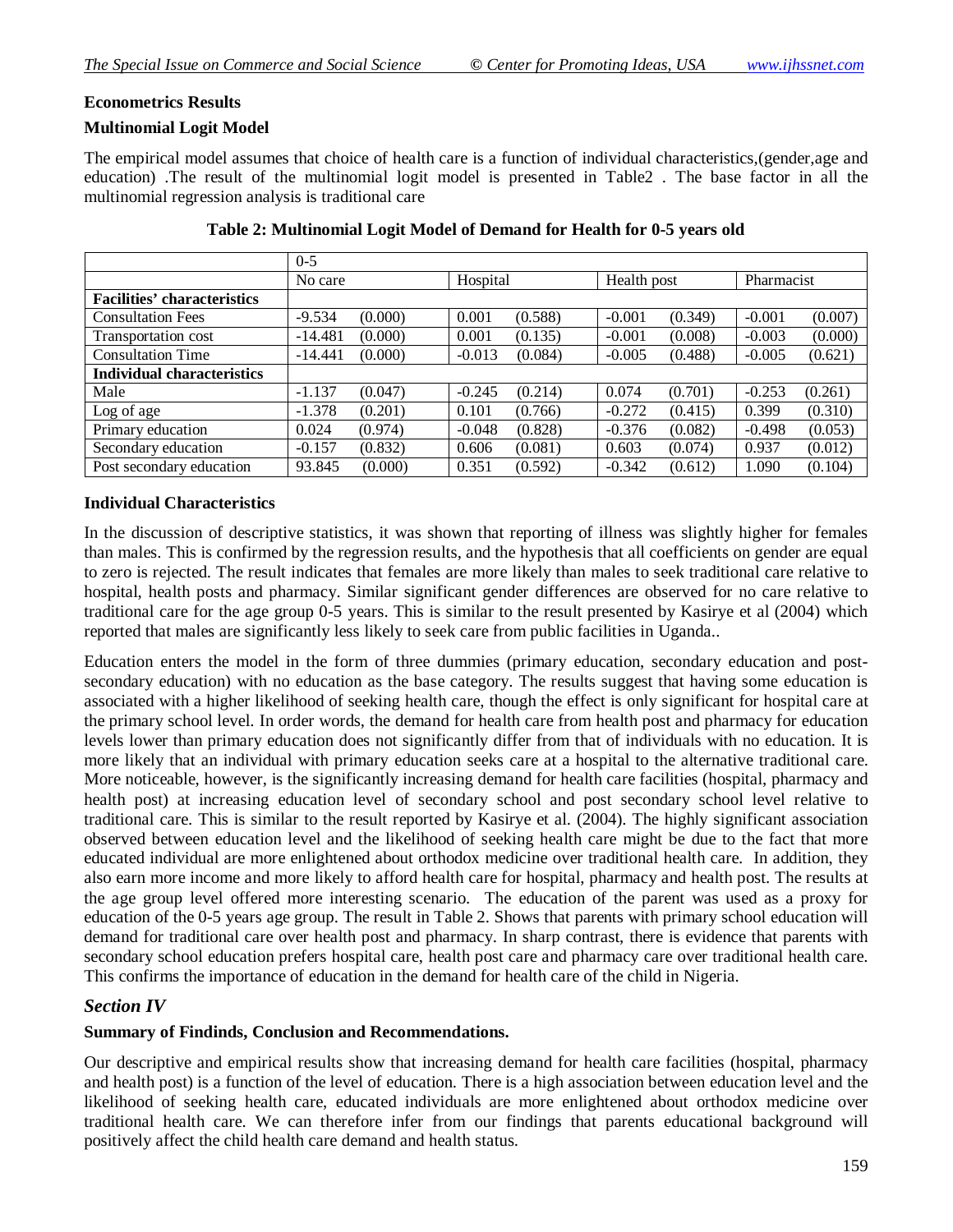## *Conclusion*

The magnitude of child mortality in Nigeria shows that child healthcare demand has not been significantly addressed by the policy makers. Therefore; there is need for stronger commitment to child healthcare. We need to reduce the problems militating against effective performance of the health sector such as; inefficiency, wasteful use of resources, low quality of services, unmotivated workforce and poor enabling environment. Besides this ,it is essential for federal government to make health care free for 0-5 years children, this will enable their parents who are educationally disadvantage to be able to have access to orthodox health care since their level of income may be a hindrance in accessing these facilities.

## *References*

- Acton, JP. 1975. Nonmonetary factors in the demand for medical services: some empirical evidence. *Journal of Political Economy:* 575-614.
- Akin, J., D.K. Guilky, C. Griffin and B.M. Popkin (1986), "The Demand for Primary Health Care Services in the Bicol Region of the Phillipines", *Economic Development and Cultural Changes*, Vol. 34, No. 4, pp. 755– 82.
- Akin, John S., David K. Guilkey and E. Hazel Denton, (1995), "Quality of Services and Demand for Health Care in Nigeria: A Multinomial Probit Estimation," *Social Science and Medicine*, 40:11, pp. 1527-3
- Benefo, K and P.T. Schulz (1994). "Determinants of fertility and child mortality in Cote d'ivoire and Ghana". Living Standard Measurement Study Working Paper. Washington D.C. *The World Bank.*
- CBN (2005). "Annual Report and Statement of Account". *Central Bank of Nigeria* Abuja, Nigeria.
- CBN (2006). "Annual Report and Statement of Account". *Central Bank of Nigeria* Abuja, Nigeria
- Cropper, M.L. (1977), "Health, investment in health, and occupational choice", Journal of Political Economy 85:273-1294.
- Dardanoni, V. and A. Wagstaff (1987), "Uncertainty, inequalities in health and the demand for health", *Journal of Health Economics* 6:283-290.
- Dardanoni, V. and A. Wagstaff (1990), "Uncertainty and the demand for medical care", *Journal of Health Economics* 9:23-38.
- Deninger, K and P. Mpunga (2003) "Has Abolition of Healthy User Fees Improved the Welfare of Vulnerable Groups? Evidence from Uganda". *Paper presented at 2002/2003 Uganda National Household Survey Dissemination Workshop.*
- Department for International Development, 2000. David Johnson. Nigeria Country Health Briefing Paper. DFID Health Systems Resource Center.
- Ensor T. and S. Cooper. 2009. Overcoming barriers to health service access: influencing the demand side. *Health Policy and Planning*; 19(2): 69–79
- Federal Ministry of Health (2002), Baseline Assessment of the Nigerian Pharmaceutical Sector. http://whqlibdoc.who.int/hq/2002/a87426\_eng.pdf
- Federal Ministry of Health (2007) Integrated Maternal, Newborn and Child Health Strategy. Abuja: FMOH, p29.
- Federal Ministry of Health (2008) Nigerian Health System 2008. *Federal Ministry of Health Federal Republic of Nigeria.*
- Gerdtham, U-G and M. Johannesson (1999) New Estimates of the Demand for Health: Results based on a Categorical Health measure and Swedish micro data" *Social Science & Medicine* 49 (1999) 1325-1332
- Green, R.H. (2001), "Global Debt, the Low Income Quadrant and the case of Nigeria" *A Paper Presented at an International Conference on Sustainable Debt Strategy for Nigeria.* Abuja, May 17–18, 2001.
- Grossman M. (1972). "On the Concept of Health Capital and the Demand for Health". *Journal of Political Economy.* vol 80: 223-55.
- Grossman M. (1999). The Human Capital Model and the Demand for Health*. NBER* Working Paper no. 7078. Available online at http://www.nber.org/papers/w7078.
- Hallman, K. (1999) "Child Health Care Demand in Developing Countries: Unconditional Estimates from the Phillipines". *IFPRI* Food Consumption and Nutritional Division. Discussion Paper No 70.
- Havemann and van der Berg (2005) "The Demand for Health Care in South Africa" *Bureau for Economic Research*, Department of Economics, Stellenbosch University, South Africa.